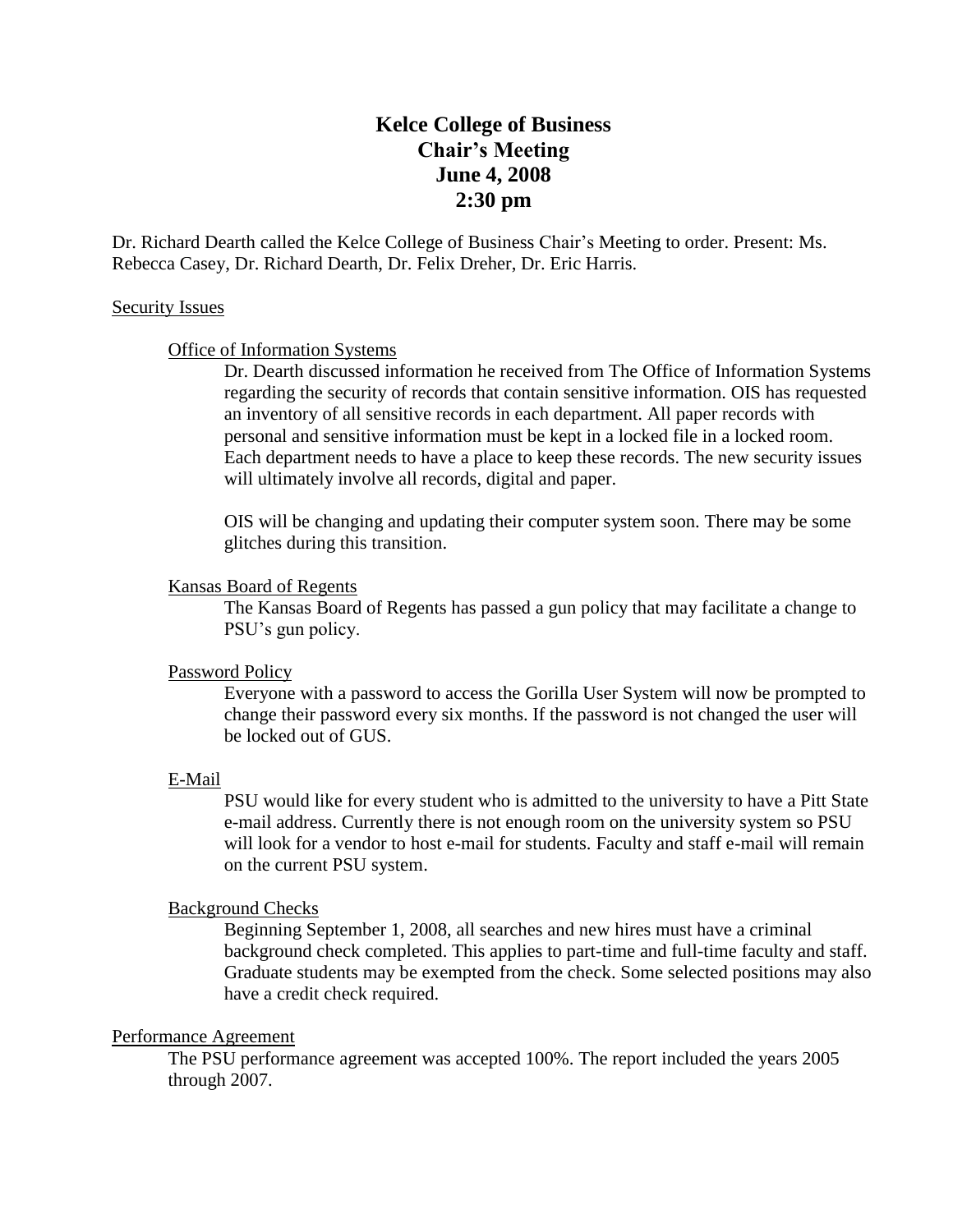#### Tuition Proposals

PSU has proposed a 5.75% increase in tuition. We will know by next week what the percentage of increase will be.

### Wage Increase

The minimum wage will increase this July. The student budgets will also increase to cover the wage hike.

Administrators will see a 3.5% wage increase over base salary.

There is some speculation that the State will run out of money. Dr. Dearth warned the chairperson's not to be too quick to spend their OOE money because there could be a rescission in January. Theoretically the OOE budgets could be slashed at that time.

### Enrollment

Enrollment is 20+ ahead of fall enrollment. The College of Business enrollment is down. Summer enrollment is flat.

### Speak Test

The speak test will still be offered for a few more months.

## Faculty

Jamie Wood is going back to faculty status. The position is open. Someone with a degree in Psychology, Sociology etc. would be ideal.

## Advertising Costs

Any departments with balances due for national advertising need to pay those before the end of the fiscal year.

### Student Budget

All departments need to submit a student salary budget. The budget needs to be on a spread sheet that lists student hours by category. This is due on 6/20/08.

### GA Budget

The GA budget will be out soon. This year's GA budget will be the same amount as the previous year. The GA budget for next year will increase.

#### Performance Reviews

Performance reviews are due this Friday, June 6. They should list goals.

#### Grad Now Committee

Mrs. Casey proposed that a committee be developed to review the students from the Grad Now program through Pitt State. She suggested using the same policy as the Reinstatement Committee currently uses.